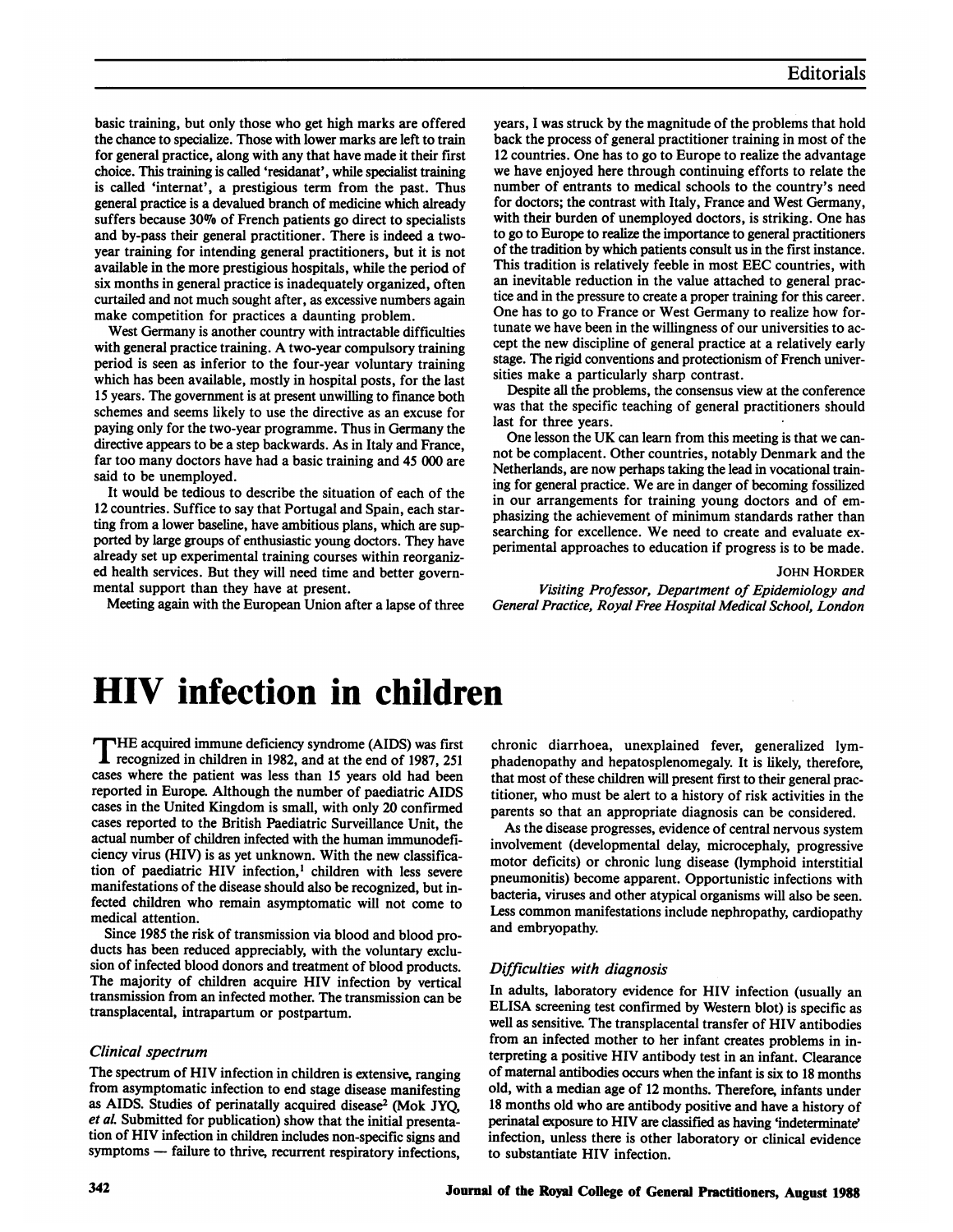HIV infection in a child should be diagnosed on clinical grounds,' by isolation of the virus from blood or other tissues, a positive test for p24 antigen or a positive antibody test in a child aged over two years. In younger children where maternal antibodies persist, abnormal tests of immune function, for example, hypergammaglobulinaemia, T4 lymphopaenia or a T4/T8 ratio of less than 1.5, suggest HIV infection. A cautionary note is that a small number of children have been reported who are HIV antibody negative, but who have positive results on antigen testing or virus culture. There is an urgent need for more laboratory tests, such as DNA probes, to detect infection early in life, so that clinicians can be confident about diagnosing or dismissing HIV infection in young children.

## HIV testing in children

In view of the difficulties outlined above, the results of HIV tests from young children require some expertise for interpretation. There are also problems of consent, as a positive HIV antibody test in a young child implies maternal infection as well. Therefore, the social and legal repercussions for the mother and family must always be considered.

Where the child is seen with clinical signs and symptoms, many doctors argue that, where necessary, blood will be tested for HIV antibodies as part of the diagnostic process. Whether or not consent is sought appears to vary, with some doctors in favour of not discussing HIV testing to save the family unnecessary stress in the event of a negative result. Perhaps proponents of this view should consider the turmoil imposed when a positive result is lightly imparted to the parents. Apart from the need for a diagnosis in clinical practice, there is no other reason for determining the HIV status of a child. Evidence against casual spread of the virus is mounting and day-to-day activities in families, at nurseries or schools carry no risk of virus transmission, arguing against the need to test children placed in care or educational facilities.

## **Confidentiality**

Those involved in the care and education of children at risk of HIV infection should respect the child's right to privacy. This includes minimizing the number of people who are aware of the child's condition to those required to assure proper care of the child.

Staff in child care and educational establishments have been issued with guidelines on infection control<sup>3,4</sup> which emphasize stringent hygiene practices and the negligible risk of HIV transmission in looking after children. It is hoped that if every child care centre and school were well versed in these guidelines, staff would not insist on knowing of every child who is at risk of HIV infection.

Children at risk of HIV infection vary from those with documented risk, for example, haemophiliacs who have received infected blood products, to those suspected of risk because of maternal drug abuse. It is therefore unjustified as well as impractical to disclose the names of all such children. Where the child has clinical evidence of active HIV disease, the parents should be encouraged to share that information with one member of staff who can then alert the parents to potentially dangerous infections which are prevalent. The stigma of HIV infection will discourage many parents from disclosing any information to child care or educational staff, in which case their rights to confidentiality must be respected. Siblings of infected children who show no signs of infection must not be treated any differently from other children.

## Immunization

Increasing awareness of paediatric HIV infection as well as the risk factors involved have raised concerns about the safety of immunizations in children who may be infected. No adverse reactions to inactivated vaccines have been reported, so diphtheria, tetanus and pertussis vaccinations should not be withheld. Limited experience with live polio, measles, mumps and rubella vaccines in immune-compromised children has not revealed severe reactions.

Conflicting advice exists on the use of live vaccines in children with HIV infection. In developing countries where the morbidity and mortality of natural infection outweigh the theoretical arguments against administration of live vaccines, the World Health Organization has recommended the use of live vaccines to individuals infected with HIV.<sup>5</sup> The importance of early immunization is stressed, so that vaccine response can be optimized before the onset of HIV induced immunosuppression.

In the UK and USA,<sup>6</sup> it is recommended that inactivated polio vaccine be given, and measles vaccine withheld from HIV infected children. Bacille Calmette-Guérin (BCG) is also withheld because of the risk of local reactions and disseminated disease in immune-compromised individuals.

It is important that children with asymptomatic HIV disease be given normal childhood immunizations. Where children have been immunized with live polio or measles vaccines prior to a diagnosis of AIDS, no adverse side effects were noted.<sup>6</sup> Furthermore, the number of asymptomatic infected children is unknown, and it is probable that many of these children have already received routine childhood immunizations. There is no justification for withholding routine immunization from a child who might fall into a risk group, or from the sibling of a child known to be HIV infected.

## The need for an interdisciplinary approach

At present, no cure for AIDS exists although various therapies aim at reducing recurrent infections and halting the progression of the virus. Empirical use of intravenous infusions of immunoglobulin on a regular basis has been found to result in improved clinical well-being of HIV infected children with recurrent infections and also in a significant fall in hospitalization rates.7

Paediatric HIV infection carries a significant morbidity as well as a high mortality. Children may live for many years following a diagnosis of AIDS, and not all this time will be spent in hospital. Families are coping with an illness in a child with an uncertain outcome in terms of severity and duration. The model for chronic conditions of childhood usually involves many disciplines, and paediatric HIV disease is no exception. One important difference is that the mother may be infected, and could manifest various stages of the disease at the same time as her child is ill. If she is unable to look after the child alternative care may have to be arranged, involving foster parents, hospital care or community based accommodation where the needs of mother and child can be catered for.

Acute episodes of infection, diarrhoea or bleeding will require hospitalization. Good liaison is necessary between hospital and general practice staff, so that a planned programme for discharge can be carried out. This could range from oxygen therapy and parenteral nutrition at home, to the provision of special educational services for neurologically-impaired children.

Many of the families with HIV infected children come from areas of multiple deprivation, where issues of drug abuse, unemployment and imprisonment in the parents have also to